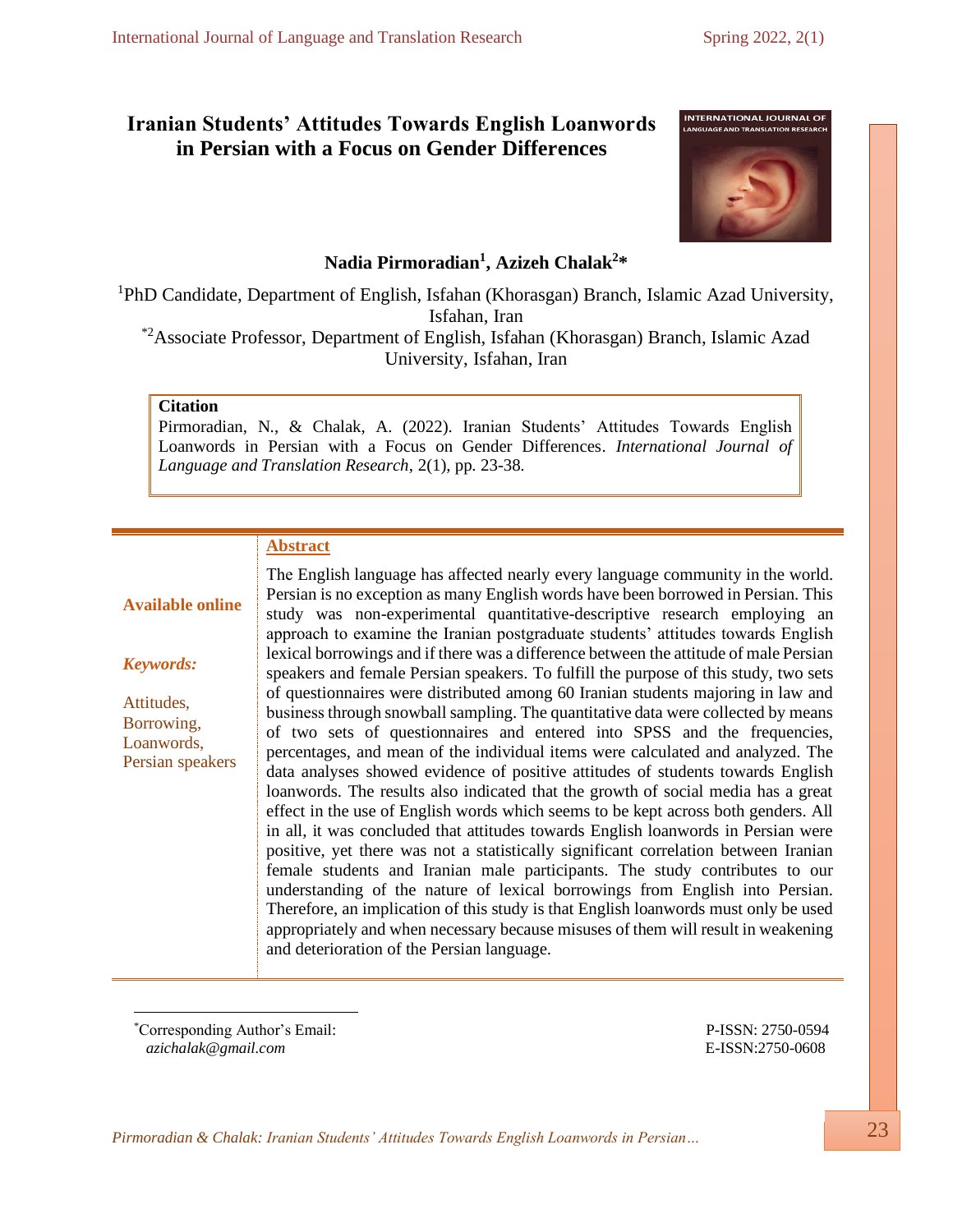#### **Introduction**

Sociolinguists always believe that languages do not exist in a vacuum; rather, they often have contact with one another. Hojati et.al. (2013) stated that different world languages have come into varying degrees of contact with each other and have had different influences on one another. Accordingly, language contact and the influence of languages on one another is a very common phenomenon. Such contact results in language borrowing, which has been a favorite topic of discussion from various approaches by different researchers. Thomason and Kaufman (1988) defined borrowing as "a kind of blending foreign features to the language of an indigenous group by the speakers of that language. This language was maintained, but it experienced certain modifications due to those additional features (p. 37)".

Like many other languages, Persian is not pure and has gone through some modifications as well. In fact, it has borrowed a large number of loanwords from European languages, including French, Arabic, and English. The influence of English on Persian is not a new phenomenon. However, in the last two decades, it has gained momentum because of globalization and new technologies.

The Academy of Persian Language and Literature has tried to fight the influx of foreign words. However, many new Persian equivalents for the foreign terms coined by this association failed to attract the attention of speakers of Persian. With loanwords being influential in daily communications of Persian speakers, especially teenagers and young generations, it can be of great value to consider how this affects the way that people in Iran feel towards the usage of these terms. The main purpose of this study was to describe the attitudes of English loanword users by Iranian postgraduate students if there is a difference between the attitude of male Persian speakers and female Persian speakers.

The motive for selecting this topic was insufficient research of lexical borrowings from English considering Persian speakers' attitudes and perceptions. As a matter of fact, some influential research has been done on the absorption of English loanwords into the Persian system, yet few of them deal with the attitudes of Iranians and the relationship between gender and the use of Anglicism. As a result, the current study would be helpful to elaborate on the attitudes of Persian speakers about English-based vocabularies as well as the concept of borrowing.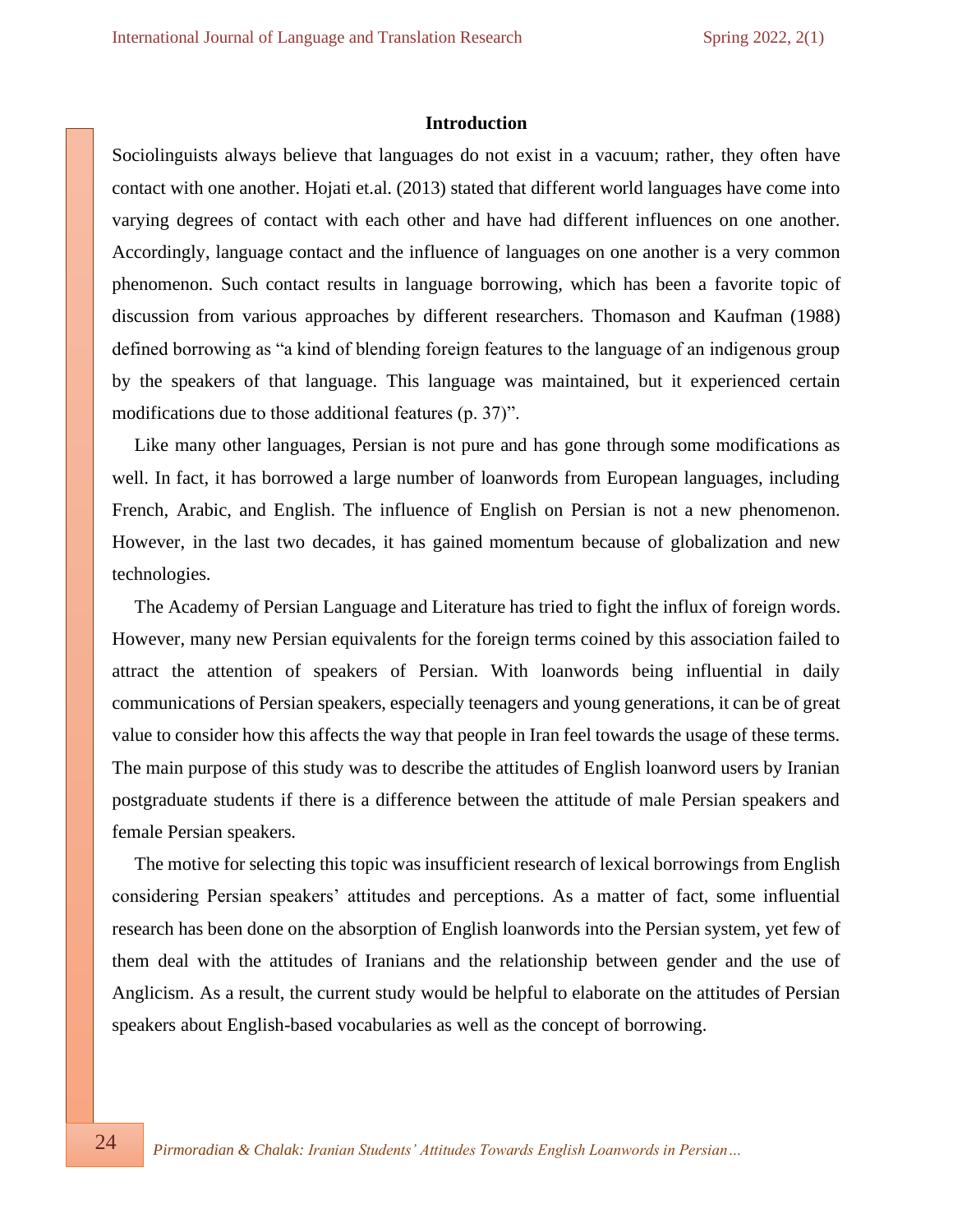## **Literature Review**

A loanword mainly is a word adopted from one language and entered another language without translation. English loanwords are lexical materials stemming from English that are incorporated into a different language. English as the current lingua franca and the international language has been the main source of borrowing for many languages. According to Görlach (2003), the main reasons for English being at the forefront of global languages are mainly of historical, economical, and political nature, including the Industrial Revolution in 19th century Britain and North America as well as British colonialism. Görlach also stated that the widespread use of English made it a source of loanwords for other languages rather than a recipient. This is not to say that English does not borrow from other languages as words like kindergarten (from German) or sushi (from Japanese) demonstrate. However, English by itself is an influential resource for the acquisition of new words for other languages, and as a result "reflects the importance and status it holds as a leading language" (Kowner & Rosenhouse, 2008, p. 4).

Hoque et. al. (2021) conducted a study on lexical borrowing from English into Bangla short stories. The researchers examined five Bangla short stories selected based on purposive sampling. They reported that an increasing number of English lexes are gradually entering publications in Bangla. According to the findings of this study, they conclude that English has left both positive and negative noticeable effects on Bangla. The findings indicate that although loanwords can enrich Bangla, they may also result in marginalizing the language by replacing some of its lexical items. In a different study, Yegt (2014) paid attention to the attitudes towards English loanwords in Dutch news broadcasts by taking the participants' gender and age into consideration. The findings highlighted the fact that female participants have more positive attitudes towards English loanwords in comparison to male participants. The research also indicated that most participants do not prefer alternative words to the loanwords since none of the twelve loanwords were replaced with a Dutch alternative by the majority of the participants.

Daulton (2011) investigated English learners' attitudes towards English-based loanwords in Japan. To do so, he used a questionnaire to examine 113 freshmen's attitudes towards English loanwords at a private mid-level University. The research concluded that students were ambivalent and that it could not determine the relationships between English proficiency and English-based loanwords attitudes. In another study, Daulton (2004) suggested that English-Japanese loanwords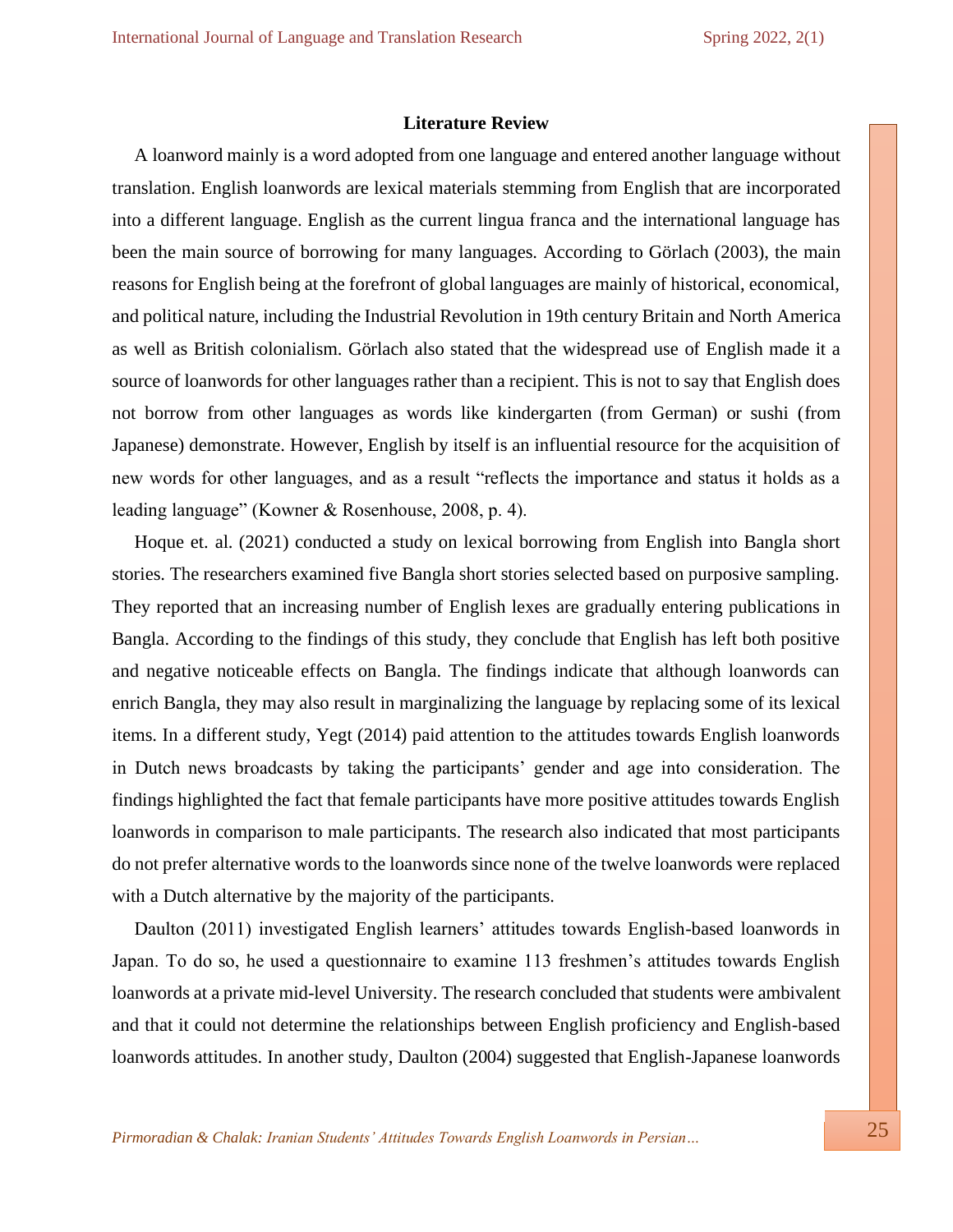are not only a useful source of vocabulary but also a beneficial tool in learning English. Similarly, Rüdiger (2018) investigated South Korean students' attitudes towards English loanwords and their use. Rüdiger also stated that although English has a certain amount of prestige in Korean society and is considered a need for professional advancement, usage of English loanwords is evaluated mainly negatively or with mixed reactions.

Hatanaka and Pannell (2016) conducted a different study on English loanwords and made-in-Japan English in Japanese with six native speakers of Japanese and six native speakers of English. The research purpose was to examine students' attitudes toward made-in-Japan English. The results revealed that students' attitudes toward made-in-Japan were mixed. Native speakers of Japanese had a range of mixed reflection when they were informed that the English-derived words are not used outside of Japan while Native speakers of English generally agreed that the terms were in some way creative, although they found some of them confusing.

A good number of Iranian studies investigated English in Iran from different perspectives. In their recently published 'English in Contemporary Iran', Zarrinabadi and Mahmoudi-Gahrouei (2018) have comprehensively studied the history and current status of English in Iran. Two other studies have studied both the attitudes of Iranian learners towards World Englishes and the impact of teaching lingua franca on leaners' skills and have reported a positive attitude and also a significant impact on Iranian learners' skills (Rezaei, et.al., 2018; Rahimi & Ruzrokh, 2016)

In another research carried out by Mashhadi Heidar et.al. (2017), the researchers intended to study the frequency of occurrence of Anglicism in the speech of young Iranians. The works of Riazi (2005), Sharifian (2008; 2010), and Hosseini Goodrich (2020) also investigated English and the uses of English in Iran.

Moreover, English has various uses in Iran, the most important one is being not only the language of wider communication but also the standard language. Some Iranians intentionally use English in both written and spoken communications in order to sustain the learned knowledge. Additionally, many Persian speakers, particularly the younger generations, mix some English words and expressions into their daily Persian communication because it is considered to be prestigious (Hosseini Goodrich, 2020). However, Islamic Republic News Agency (2017) reported that the immoderate use of loanwords among teenagers and younger adults threaten Persian purity and jeopardizes its prestigious status among Farsi users (cited in Hosseini Goodrish, 2020).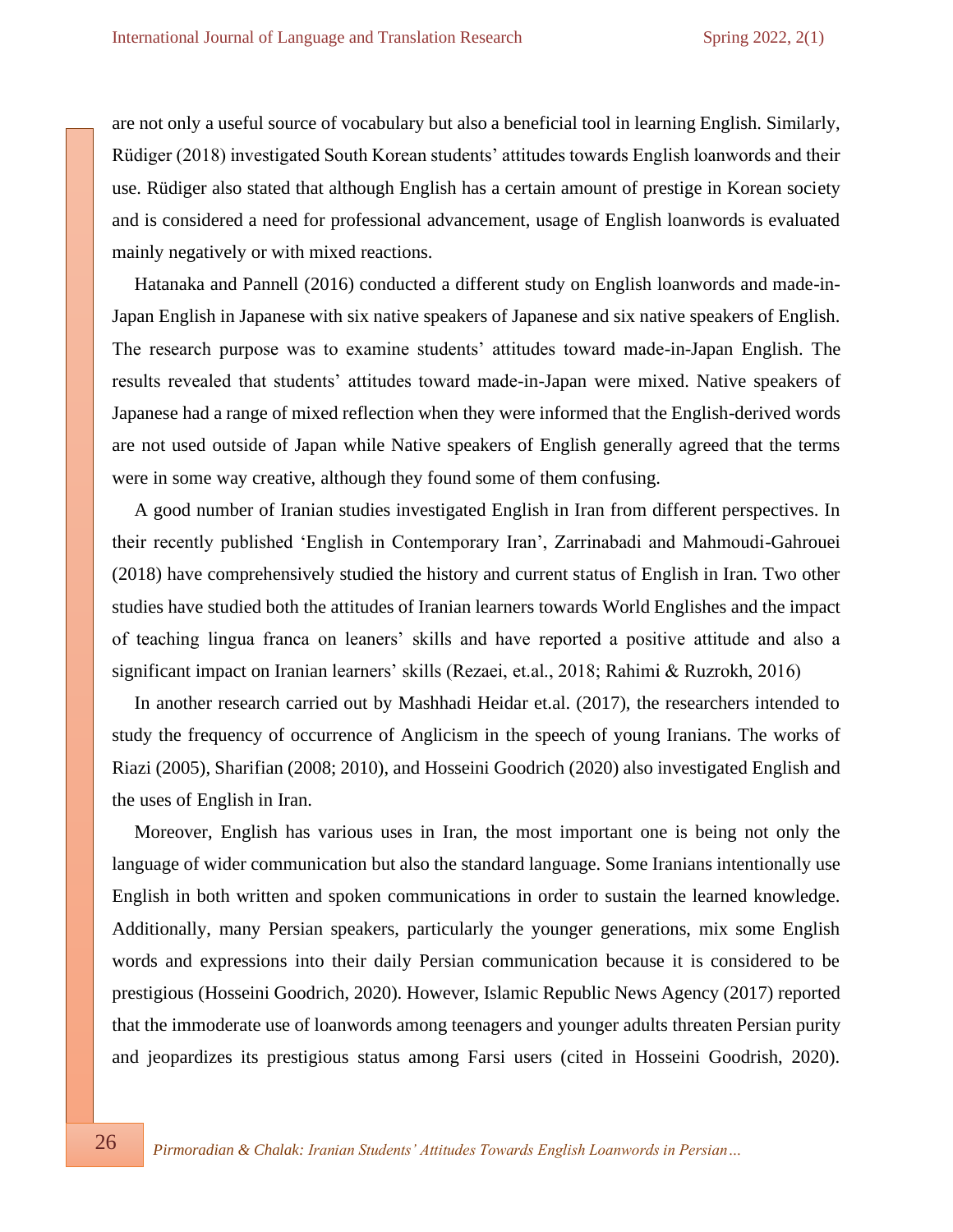Although the Academy of Persian Language and Literature has always endeavored to coin Persian equivalents of English loanwords, Iranians, particularly younger generations, have always shown a positive attitude and high desire to learn and use English words.

In a quantitative study, Mashhadi Heidar et.al. (2017) investigated the frequency of occurrence of English loanwords among Persian speakers in terms of three variables of age, gender, and educational status. The researchers employed a corpus of a target telegram group as the main source of data collection and analyzed a total number of 320 Anglicism items. To collect the samples of Anglicism words in Persian, the researchers read the total extant posts of the target group and jotted down instances of each type of loanword. The research findings revealed that the frequency of Anglicism in Persian is highly correlated with the variables of age, gender, and educational class. The gender-based analysis of Anglicism frequency in Persian indicated that there is a relationship between the gender of participants and adoption of English loanwords. The research also concluded that Iranians' tendency to use English loanwords is increased as the educational level of speakers increases.

Abdi and Nazari (2016) investigated the changes occurring in the application of Persian vocabularies by taking users' age and gender into consideration. The results of the study revealed that the recent growth in the use of social networks and the virtual space led to more significant use of English loanwords among different age groups and across both genders.

Moreover, in a study regarding the pronunciation of loanwords, Hojati (2012) examined whether a group of Iranian EFL students can accurately pronounce 10 high-frequency technologyrelated terms. The researcher highlighted that since Persian-speaking learners often use English loanwords, the occurrence of a large number of errors in the accurate pronunciation of such words seems bound to persist, and as a result, this area of research needs more pedagogical and research attention.

The current study was a qualitative description undertaken with the desire to know students' attitudes of English loanwords in Persian by taking the participants' gender into consideration. The present study is an attempt to answer the following research questions:

RQ1. What are the Iranian students' attitudes towards English loanwords in Persian?

RQ2. Is there a significant difference between the attitudes of men and women towards English loanwords?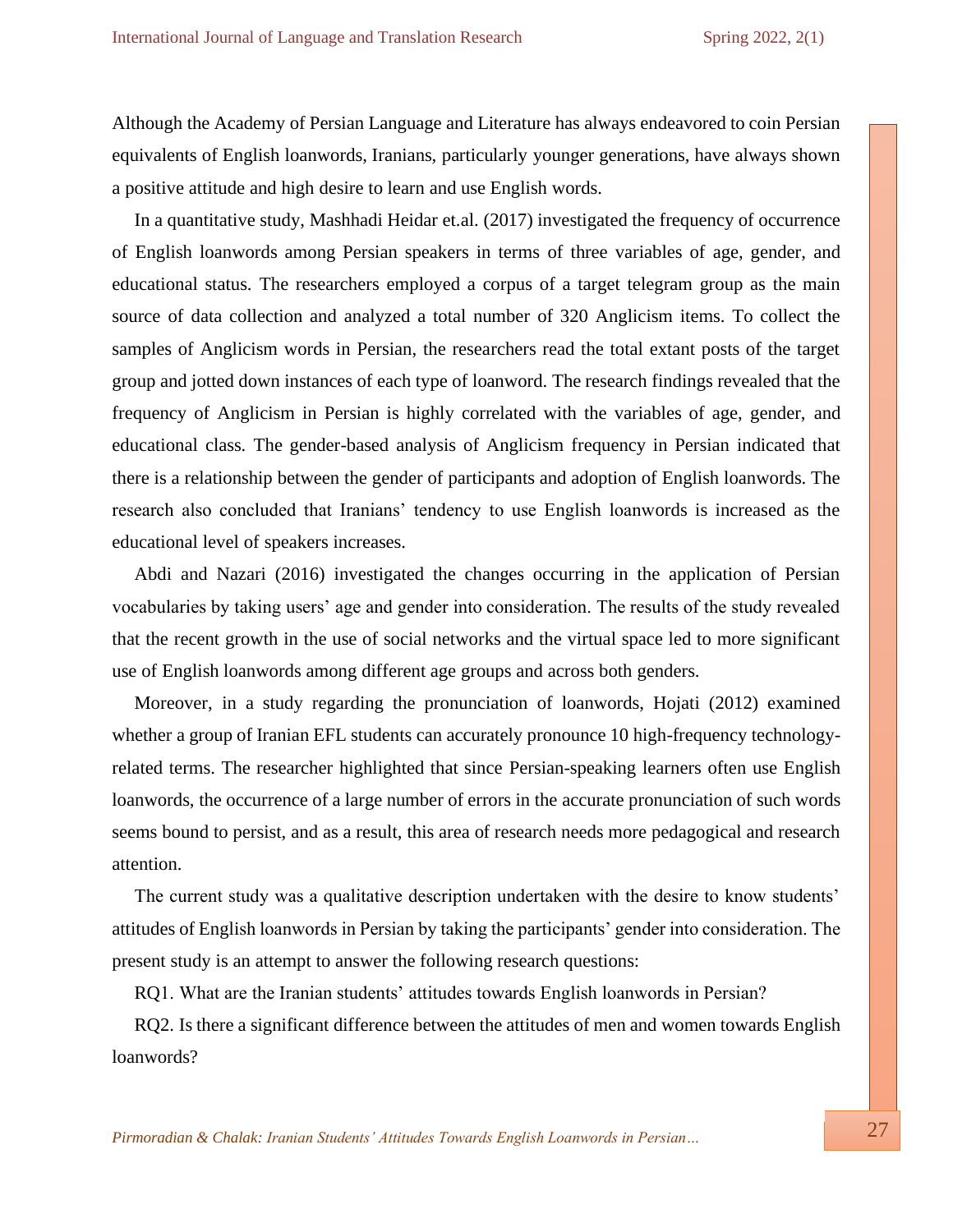## **Methodology**

The current study was undertaken to understand the nature of English lexical borrowings into Persian. This section, in particular, deals with the methodology of the present study. First, the design and context of the study are covered, and then the focus will be on the participants and instruments. Finally, data collection, data analyses, and procedures will be discussed.

## **Design and Context of the Study**

 A quantitative descriptive non-experimental inquiry was conducted to fulfill the objectives of the present study. In Encyclopedia of Research Design, non-experimental designs are defined as "research designs in which an experimenter simply either describes a group or examines relationships between preexisting groups. The conclusions drawn from nonexperimental research are primarily descriptive in nature (Para, I)". The current study was carried out among university students in Isfahan, Iran in June 2021, the second semester of the Iranian academic year.

## **Participants**

 The participants were 60 postgraduate students majoring in law and business at Islamic Azad University, Isfahan (Khorasgan) Branch. In terms of gender, 37 of the participants were females and 23 of them were males. The students who were majoring in English and tourism were excluded from the study since their attitudes towards English loanwords might be atypical.

## **Table 1**

|              | <b>Gender</b> |      | Age         |           |  |
|--------------|---------------|------|-------------|-----------|--|
| Participants | Female        | Male | 18-22<br>38 | $22 - 28$ |  |
| Total        |               |      |             | 22        |  |
|              | hU            |      | 60          |           |  |

*Demographic Information of Participants*

#### **Instruments**

 Two sets of questionnaires were used to collect the data of the study. After a slight modification based on the needs of the present study, the questionnaires were designed on the google form platform. Having online questionnaires facilitates the way of reaching the hands of participants, and the participants could easily resend and forward the link of the questionnaire to any of their friends.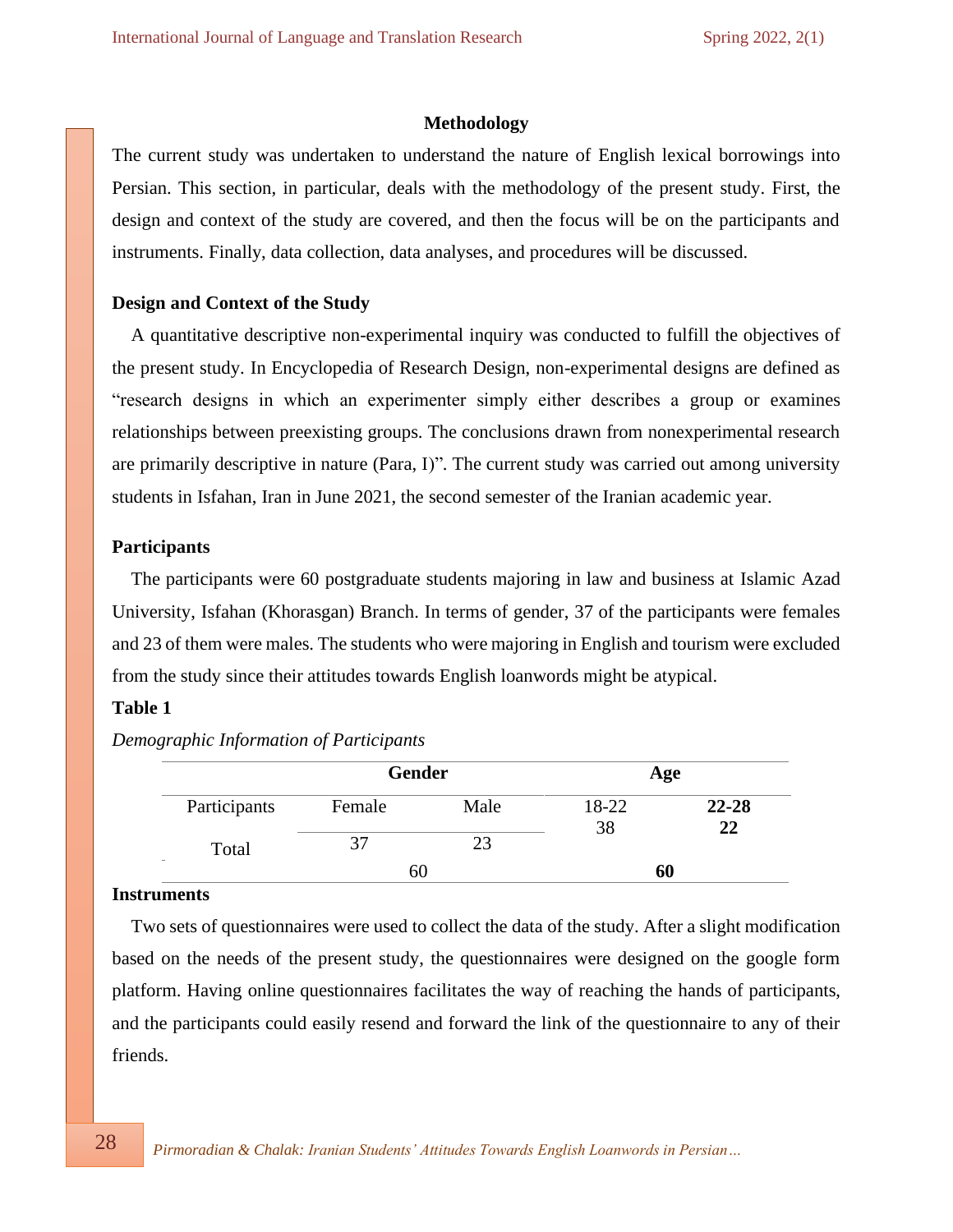The first questionnaire was adopted from the survey instruments devised by Olah (2007) and modified in order to meet the current study requirement and consisted of 8 statements relating to loanwords, to which the participants gave a response relative to how much they agreed with the statements. The participants were asked to rate their level of attitudes about English loanwords using a 5-point Likert scale ranging from Level 1: strongly disagree to Level 5: strongly agree. The statements were written in both English and Persian. It is also worth mentioning that since it might be difficult for Iranian students to distinguish English loanwords from the ones of other origins, the statements referred to loanwords in general.

Regarding the second instrument in the current study, a questionnaire developed by Abdi and Nazari (2016) was used. Moreover, 15 more high-frequency terms were added to meet the requirement of the study. Thus, the questionnaire contained a list of 75 frequently used lexical items in social media. Among the items, 60 were selected from the questionnaire, and then the participants were asked to choose the most frequently used item between the English loanword and the Persian equivalent. The participants were not told the purpose of the study.

#### **Data Collection Procedure**

The administration of the questionnaires was done through snowball sampling. The participants were told that they had been asked to help with a study into the SLA. They were assured that they would not be assessed in any way by the tests and that the results of the tests would be kept confidential. To ensure optimum understanding, test instructions were translated into Persian/English and typed on the instruction sheets.

After a slight modification, the questionnaire was designed on the google form platform. Having an online questionnaire on the google form facilitates the way of reaching the hands of participants; moreover, the participants could easily resend and forward the link of the questionnaire to any of their friends. After designing the instrument, its link was sent to some online groups of students majoring in law and business at Islamic Azad University, , Isfahan (Khorasgan) Branch.

The first instrument used to evaluate Iranian attitudes about English loanwords was a Likerttype questionnaire adapted from Olah (2007). Eight online Likert-type items elicited opinions about loanwords. In the analysis, the neutral answers (three) were dealt with differently from the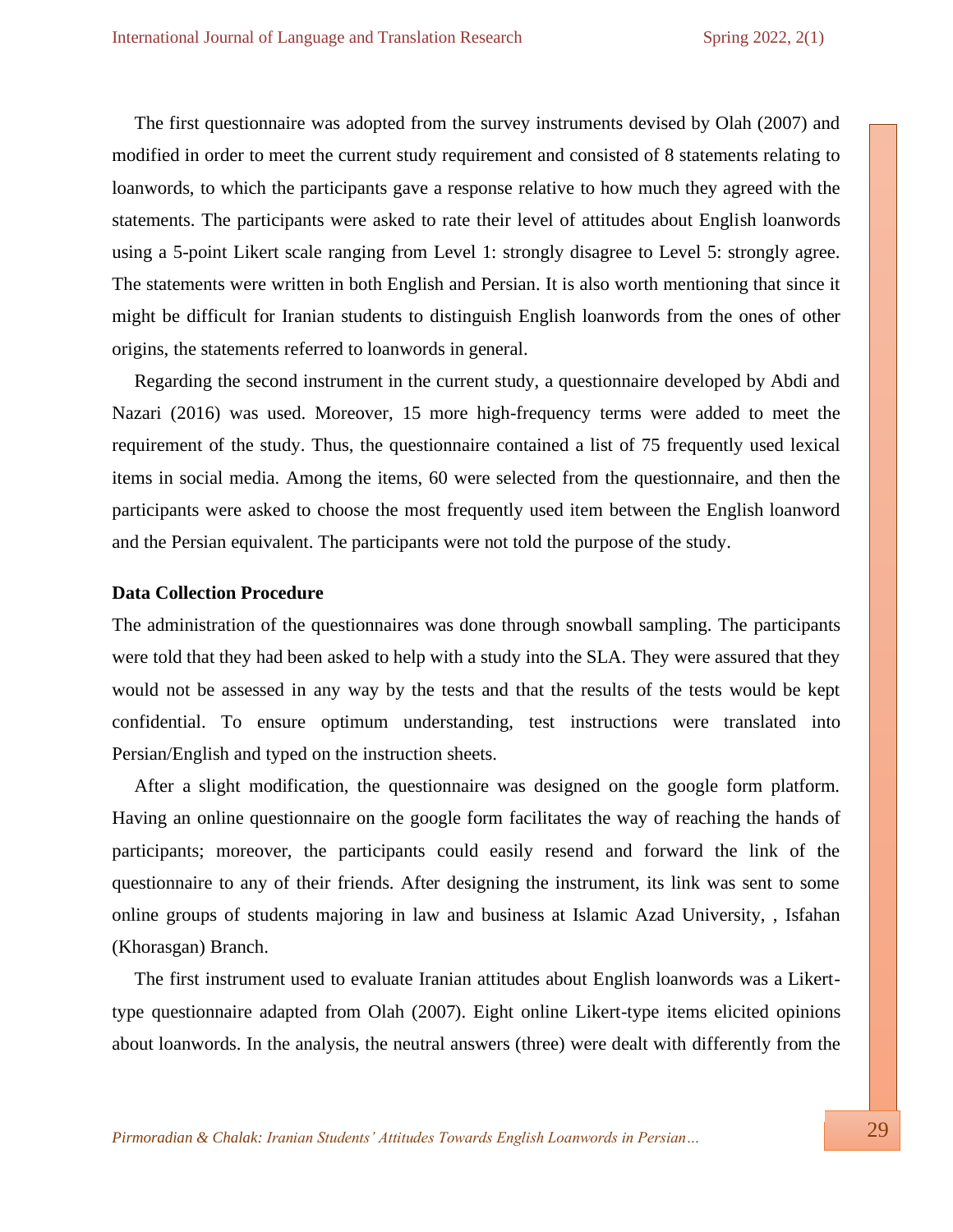ones that reflected a clear opinion — strong and mild disagreement (one or two) and mild and strong agreement (three or four).

Using the second questionnaire devised by Abdi and Nazari (2016), the participants were provided with English and the Persian equivalents of the items in the form of an online 75-item questionnaire to select the preferred one. The questionnaires were distributed among 65 Persian speakers, yet 5 questionnaires were excluded as they were incomplete or illegible.

## **Data Analysis Procedure**

 In order to analyze the collected data, a descriptive statistical procedure was applied to the data. Regarding the first questionnaire, based on the results, the collected data was entered into SPSS, and the frequencies, percentages, and mean of the individual items were calculated and analyzed. As for the second questionnaire, the chi-square test was employed for testing the significance of the difference between using Persian and English lexical items across gender.

#### **Results**

The first research question of the study intended to find out what the Iranian students' attitudes towards English loanwords in Persian are. For this purpose, an eight-item questionnaire borrowed from Olah (2007) was administered. Table 2 presents the descriptive statistics concerning the Iranian students towards English loanwords.

Since each choice in this Likert-scale test carries a point  $(100\% = 5, 75\% = 4, 50\% = 3, 25\% =$ 2, and  $0\% = 1$ ), the mean score of each test item was compared against the average score of the choices. This means that if the mean score of a questionnaire item was less than 3, there would be a tendency among the participants to have a negative attitude towards English loanwords. On the other hand, a mean score more than 3 shows the propensity of the respondents to have a positive attitude towards English loanwords.

## **Table 2**

|                   |      | Strongly |                                             |     | Strongly |      |
|-------------------|------|----------|---------------------------------------------|-----|----------|------|
| <b>Statements</b> |      |          | Freq. disagree Disagree Neutral Agree Agree |     |          | Mean |
|                   | Per. |          | (2)                                         | (4) |          |      |

*Results of the Questionnaire*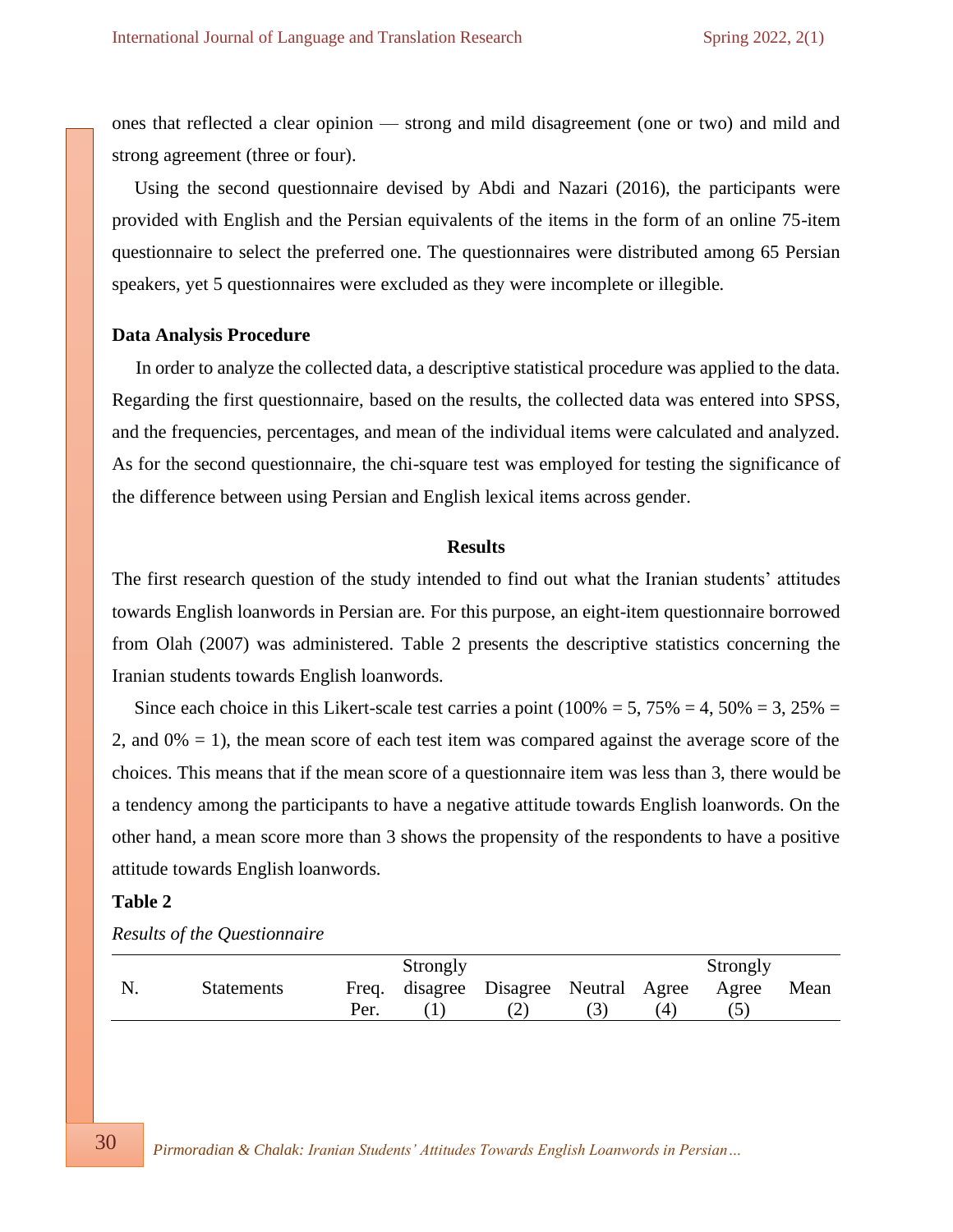| $\mathbf{1}$ | LWs sound attractive.  | $\overline{F}$   | $\overline{4}$ | 12   | 14             | 14             | 16             | 3.4  |
|--------------|------------------------|------------------|----------------|------|----------------|----------------|----------------|------|
|              |                        | $\mathbf{P}$     | 6.6            | 20   | 23.3           | 23.3           | 26.6           |      |
| 2            | I like to use LWs      | F                | $\overline{4}$ | 8    | $\overline{4}$ | 28             | 16             | 3.7  |
|              | when I speak Persian.  | $\mathbf P$      | 6.6            | 13.3 | 6.6            | 46.6           | 26.6           |      |
| 3            | LWs give new ways      | $\boldsymbol{F}$ | 1              | 9    | 5              | 21             | 24             | 3.9  |
|              | of understanding the   | $\mathbf P$      | 1.6            | 15   | 8.3            | 35             | 40             |      |
| 4            | world.                 | $\overline{F}$   | 11             | 13   | 11             | 12             | 13             | 3.05 |
|              | I think LWs should be  | $\mathbf{P}$     | 18.3           | 21.6 | 18.3           | 20             | 21.6           |      |
| 5            | regulated.             | $\overline{F}$   | $\overline{4}$ | 9    | 5              | 27             | 15             | 3.6  |
|              |                        | $\mathbf{P}$     | 6.6            | 15   | 8.3            | 45             | 25             |      |
| 6            |                        | F                | 8              | 16   | 12             | 10             | 14             | 3.1  |
|              | LWs enrich the         | P                | 13.3           | 26.6 | 20             | 16.6           | 23.3           |      |
| 7            | Persian language.      | F                | 14             | 18   | 20             | $\overline{4}$ | $\overline{4}$ | 2.4  |
|              |                        | P                | 23.3           | 30   | 33.3           | 6.6            | 6.6            |      |
| 8            |                        | F                | $\theta$       | 6    | 10             | 18             | 20             | 3.5  |
|              | I adjust the LWs I use | $\mathbf{P}$     | $\overline{0}$ | 10   | 16.6           | 30             | 33.3           |      |
|              | for people with lower  |                  |                |      |                |                |                |      |
|              | education.             |                  |                |      |                |                |                | 3.47 |
|              | LWs should be taught   |                  |                |      |                |                |                |      |
|              | in English courses     |                  |                |      |                |                |                |      |
|              | Percentage of media    |                  |                |      |                |                |                |      |
|              | LWs I understand.      |                  |                |      |                |                |                |      |
|              |                        |                  |                |      |                |                |                |      |
|              | <b>Total Mean</b>      |                  |                |      |                |                |                |      |

The results of the descriptive analysis show that the overall mean score of English loanwords attitudes among the participants was 3.47 on the Likert scale, meaning positive attitudes towards English loanwords among Iranian students. The results for statement 2 showed that most of the respondents like to use loanwords when they speak Persian which suggests Iranian students have a positive attitude towards the amount of LWs used in their language. The attitudes towards statement 4 were almost evenly distributed between agree, neutral, and disagree, which means that there was no clear evidence that students believed whether loanwords should be regulated or not. The smallest mean score belonged to item 7 which means that in contrast to the positive attitudes towards LWs in statement 1 the small number of students thought that loanwords should be taught in English courses. On the other hand, the statement with the highest level of agreement was statement 3, that is English loanwords give us new ways of viewing and understanding the world and our ideas. This is a very significant result because it shows that students are aware of how important English is in the current modern world.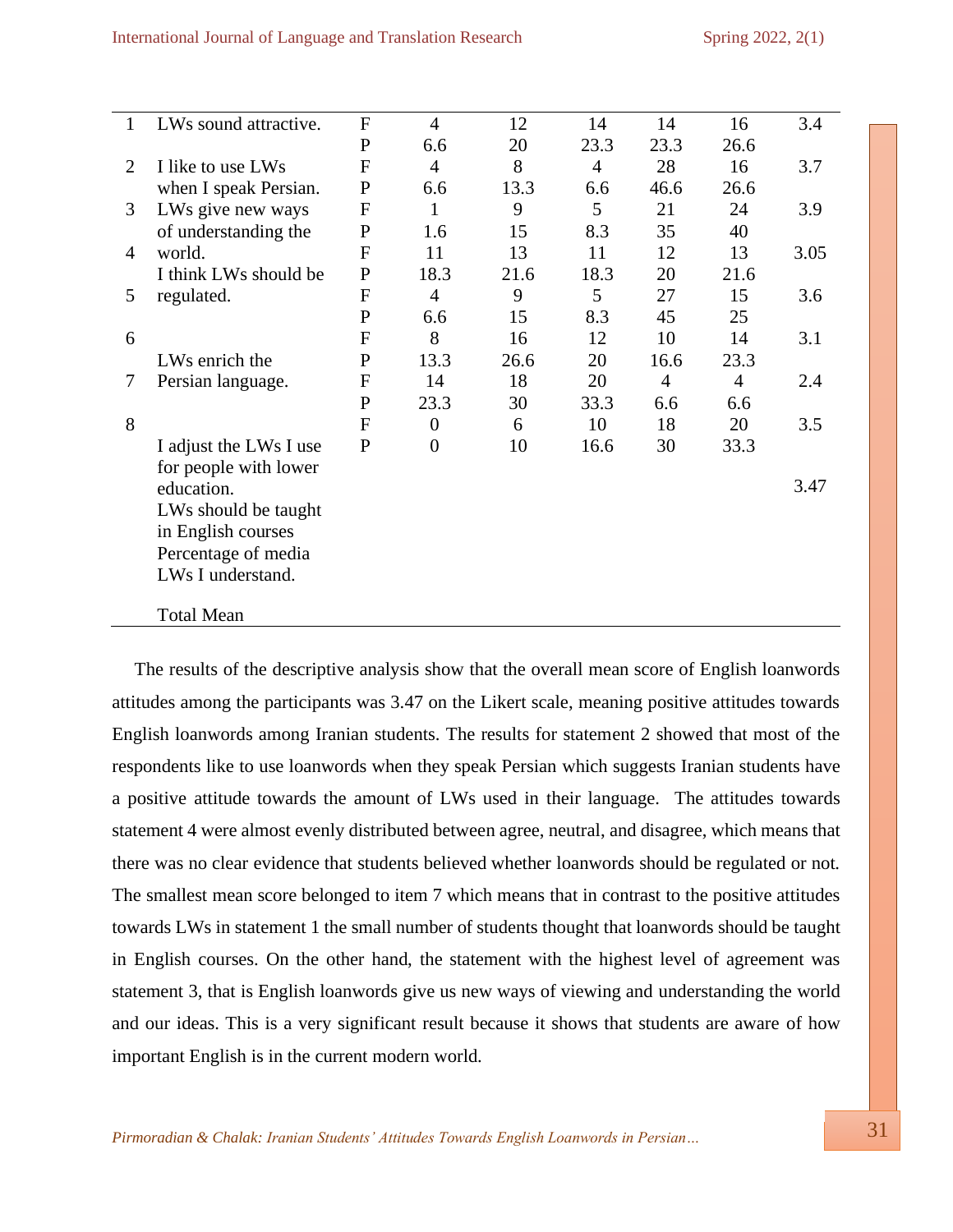The other items, arranged in descending order, were item 5, *LWs enrich the Persian language.,*  item 1, *LWs sound attractive,* item 6*, I adjust my use of loanwords when I speak to people with lower education*. For statement 8, more than half of the participants responded that they understand more than three-fourths of the LWs used in media sources such as TV, social network, magazines and newspapers, and pop songs. This is a very high figure and could explain that Iranian students have a good knowledge of English-based terms and that is why they have positive attitudes towards English loanwords.

The second research question intended to find out if there was a significant difference between the attitudes of men and women about English loanwords. For this purpose, an online 75-item questionnaire was distributed among 60 participants and the frequencies were calculated for each lexical item. Finally, a chi-square test was employed for testing the significance of the difference between using Persian and English lexical items across two genders.

The data indicated that Iranian students majoring in law and business, including both genders, employed English words more than Persian ones. In total, among all the participants 63% preferred English loanwords, and 37% of the sample population used Persian equivalents of the items. Regarding the gender of participants, 59 % of the female participants preferred English loanwords while it was 70% for male participants.

## **Table 3**

| Gender | Frequency and | English   | Persian    |
|--------|---------------|-----------|------------|
|        | Percentage    | Loanwords | Equivalent |
| Female |               | 22        |            |
|        |               | 59        |            |
| Male   |               | 16        |            |
|        |               | 70        | 18         |
| Toral  |               | 38        | 22         |
|        |               |           |            |

*Results of the Questionnaire*

After analyzing the frequency of lexical items among both genders, it was clear that the majority of the students intended to use English words and expressions that are commonly used in media, particularly social networking sites. Concisely, the most frequently used items, both English words, and Persian equivalents, were selected. The data revealed that among males, *ok*, *e-mail*, and *online* were the most frequently used English lexical items, and */rad kardan/*, *to reject*, was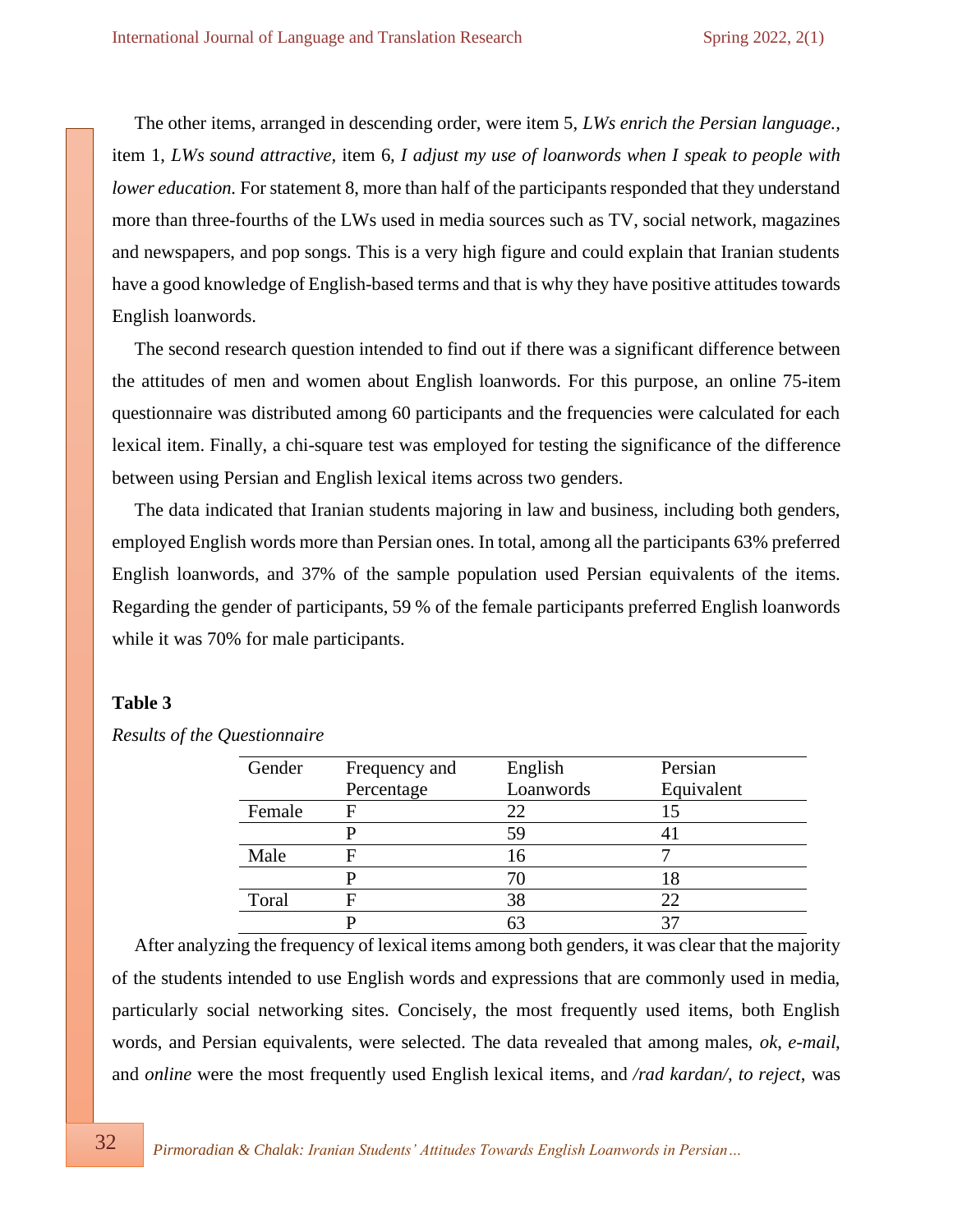the most frequently used Persian equivalent. On the other hand, among females, the most frequently used English items were *downloaded*, and *shared* while /*tanzimat/*, the *setting* was the most frequently used Persian equivalent.

In contrast, the least Persian equivalents of the English loanwords were */rayaname/ email*, and */bar-xat/ online*. One reason may be that the Academy of Persian Language and Literature was not quick enough to coin Persian equivalents of English borrowings. Another reason is that Persian speakers believe that the English loanwords double the item's prestige. However, regardless of gender, infrequent vocabularies in English were *mutual friend*, and *confirm*. The results of this study suggest a smooth change in the linguistic taste of Persian students.

To find out whether the differences between the attitudes of men and women about English loanwords were statistically significant or not, one needs to consult the Chi-square table.

#### **Table 4**

*Chi-Square Results for the Attitudes of Men and Women About English Loanwords*

|                                    | Value df          |                | Asymp. Sig. (2- | Exact Sig. (2- | Exact Sig. (1- |
|------------------------------------|-------------------|----------------|-----------------|----------------|----------------|
|                                    |                   |                | sided)          | sided)         | sided)         |
| Pearson Chi-Square                 | .624 <sup>a</sup> | - 1            | .430            |                |                |
| Continuity Correction <sup>b</sup> | $.264 \quad 1$    |                | .607            |                |                |
| Likelihood Ratio                   | .631              | $\blacksquare$ | .427            |                |                |
| <b>Fisher's Exact Test</b>         |                   |                |                 | .583           | .305           |
| Linear-by-Linear                   | $.613 \quad 1$    |                |                 |                |                |
| Association                        |                   |                | .434            |                |                |
| N of Valid Cases                   | 60                |                |                 |                |                |

Since the *p-*value was greater than the alpha level (i.e., .000 > .05), it could be inferred that the difference between the attitudes of men and women about English loanwords was statistically nonsignificant.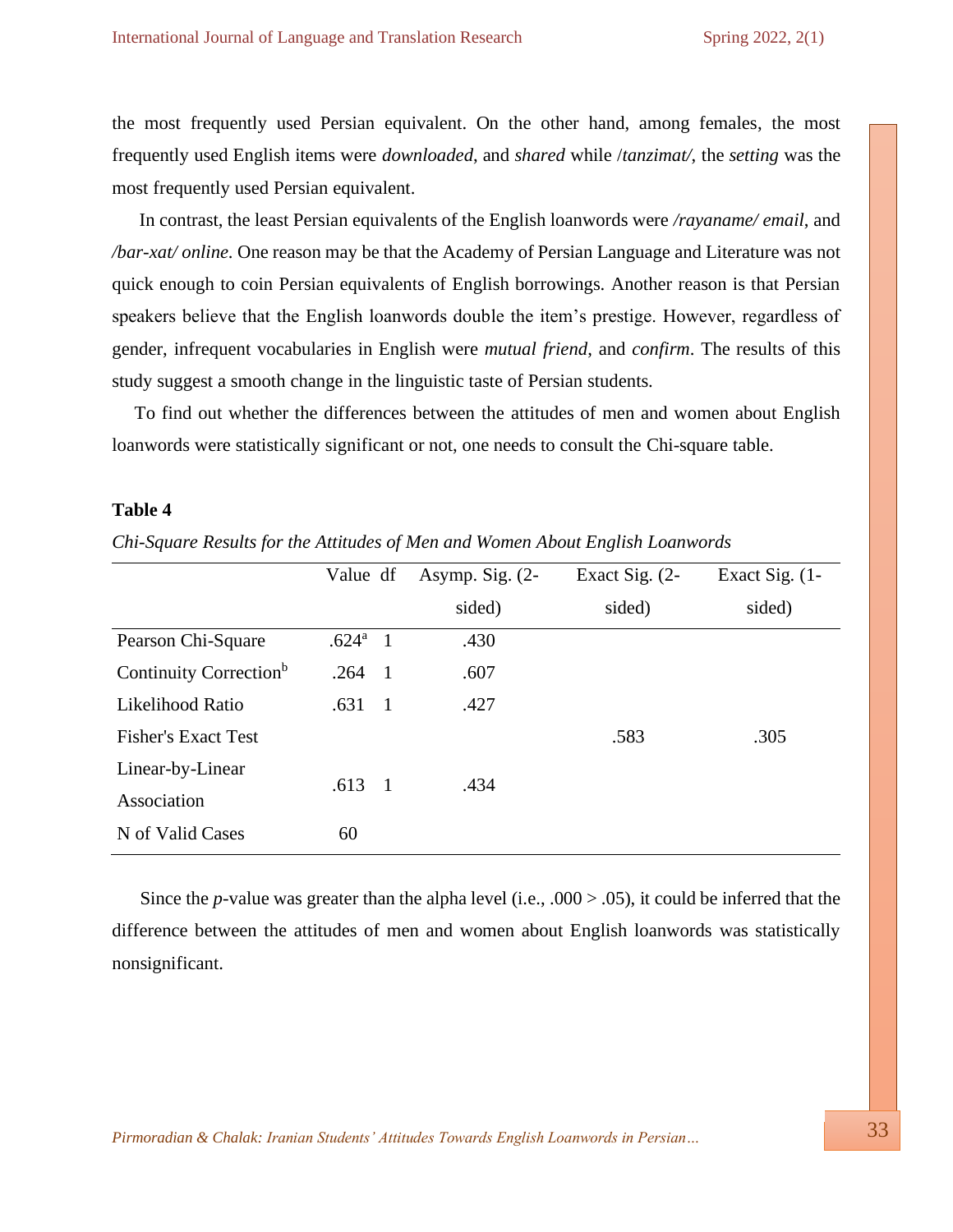#### **Discussion**

The large number of English loanwords used in Persian cannot be considered a big issue because these loanwords act as a barrier to understanding. The results of the attitude questionnaire given to a group of university students indicated that most of them like to use loanwords when they speak Persian, a response which shows a positive attitude towards English borrowing. This is against the findings of a study carried out by Olah (2007) in Japan. Olah concluded that most of the Japanese students thought that there were too many loanwords used in Japanese which indicated their negative attitudes towards English loanwords. On the other hand, the results are in line with Mashhadi Heidar et.al.'s (2017) conclusion that Persian speakers use English borrowings in their daily speech since they may look more educated and prestigious than others. This explains why they prefer to use English loanwords rather than their Persian equivalents shows their positive attitude towards English borrowings. Similarly, Hoque (2021) concluded that in the fields and concepts where Bangla equivalents are available, English loanwords are used because they are considered to be more fashionable and prestigious than necessary.

Another significant result seen in Table 2 is that the participants indicated that there was a large number of loanwords they understood in media. This high percentage of understanding has a positive effect on their ability to communicate in English. In contrast, in a similar study by Olah (2017), Japanese students showed that they didn't understand many of the LWs used by the media which can explain why they have negative attitudes towards Anglicism.

Moreover, it can be seen in Table 2 that the majority of the respondents believed loanwords enrich the Persian language which indicates that using English loanwords in the Persian language is not always with negative consequences. The obtained result is in accord with Mashhadi Heidar et.al.'s (2017) conclusion that demonstrated using Anglicisms in the Persian language is not only destructive but can also empower the Persian language. In contrast, in a study by Hoque (2021), the findings indicated that English loanwords are not always useful and that their effects on Bangla can be, to some extent, negatively consequential. In other words, although lexical borrowings can empower Bangla, they may also lead to marginalizing the language by replacing some available bangle words.

The results in the second questionnaire indicated that the recent growth in the use of social networks, among other factors like prestige, resulted in more significant use of English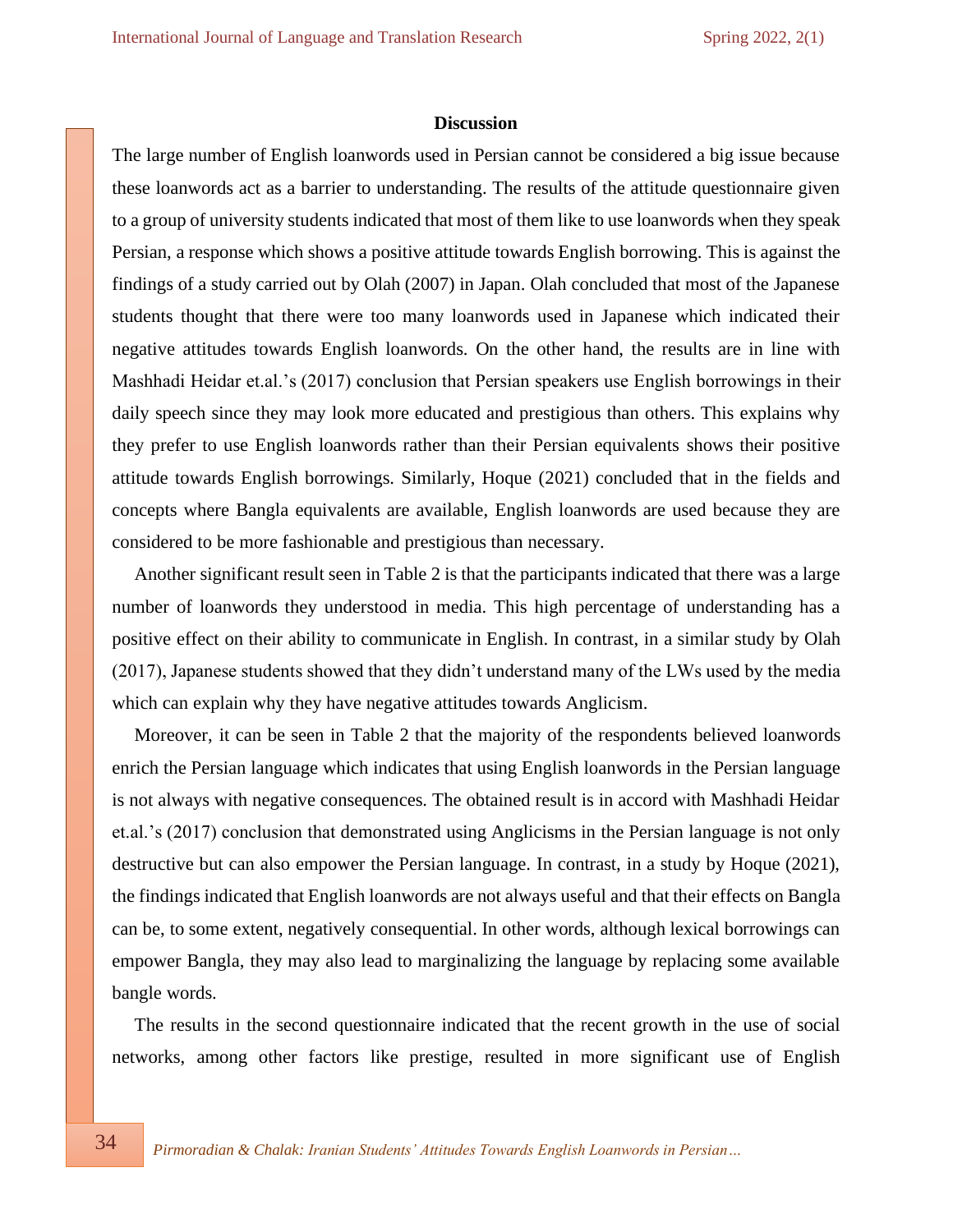vocabularies instead of Persian equivalents. Such a result seemed to be the same across both genders. This would also explain why Iranian students often prefer to use loanwords even in cases where the Persian equivalent of the word is available. This outcome is compatible with the findings of other studies including Mashhadi Heidar et.al. (2017) where they demonstrated that Iranian speakers, particularly younger generations, usually intend to use English loanwords in their everyday conversations due to the fact that it gives them a higher status in the society. However, it is worth mentioning that the dominance of the English language on the Persian language may contaminate the native Persian in the fullness of time. It seems crucial to intervene and try to preserve Persian among the native speakers.

Finally, the gender-based analysis of Anglicism frequency in the Persian language revealed that both groups of men and women engaged in this study are somehow using English loanwords similarly. In other words, the findings of the current study suggest that, indeed, there is no significant difference between Iranian males and females regarding attitudes towards English loanwords in Persian (Table. 4). This is against Mashhadi Heidar et.al.'s (2017) findings where they discussed that each gender's preference to use Anglicism of a particular domain is more than the other gender.

#### **Conclusion**

Phillipson (1992) stated that the English language has had a pioneering role in the context of globalization. In this inquiry, we can conclude that English has noticeable impact on Iranians' word choice. As reported in this study the impact can be both positive and negative. That is why the authorities and officials have to be aware of Anglicizations and its effects. In this study, the attitudes of postgraduate students majoring in law and business to English loanwords were investigated using two questionnaires. The results in this study, firstly, demonstrated that attitudes towards English loanwords in Persian were positive and the respondents liked to use English loanwords when they speak Persian. Secondly, the outcomes indicated that there was not a statistically significant correlation between Iranian female students and Iranian male participants.

The present study involved a set of limitations as follows. The first problem was the sample size. In the current study, a limited number of participants were selected. Therefore, future research, involving a larger number of participants, is needed to further explore the preliminary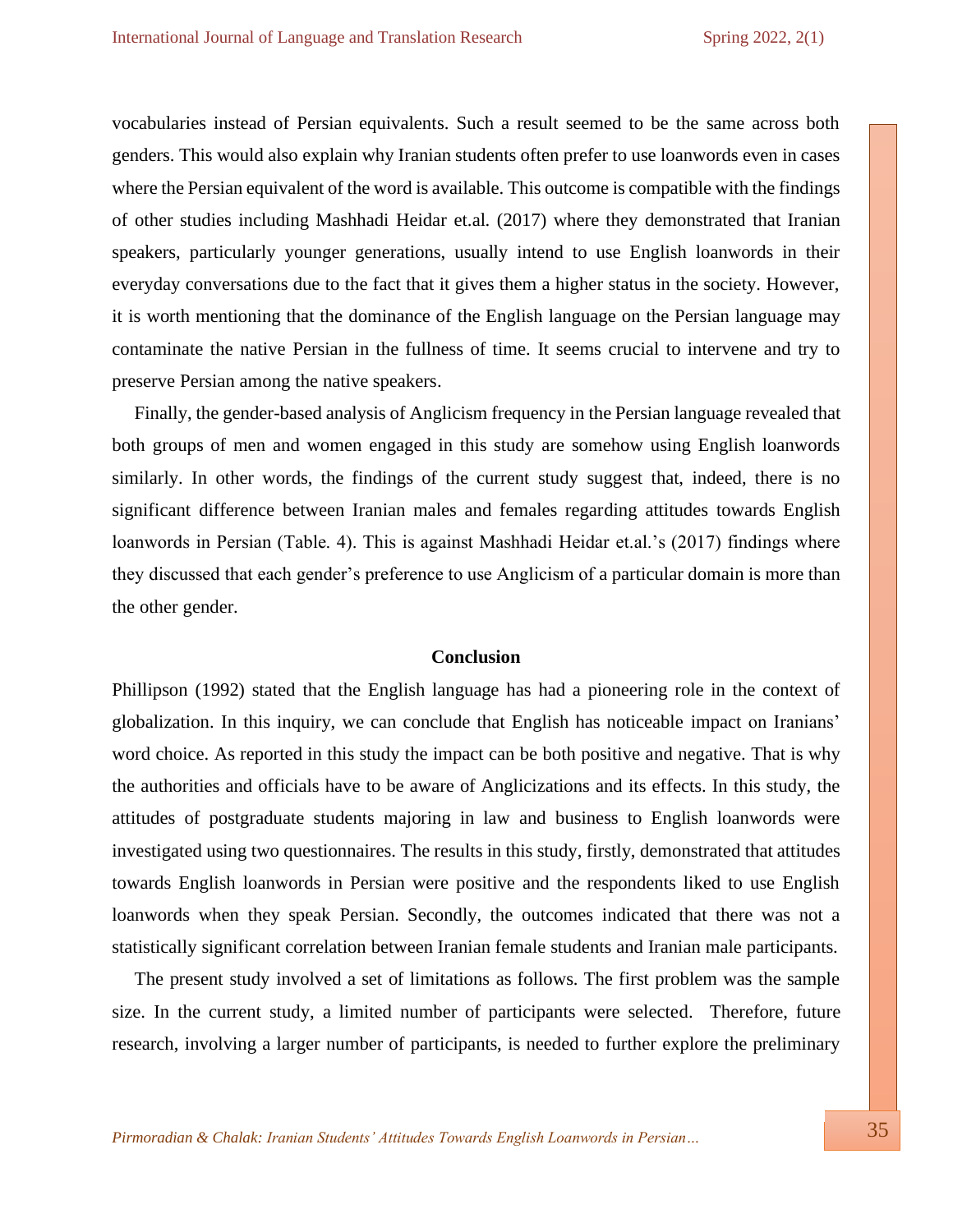findings of this study. Moreover, a future study should be carried out to take other factors such as age, educational status, and experience of English learning into consideration. In addition, one area of further research that would be of great benefit is investigating a large corpus of social network websites to analyze the number of English loanwords used for communication. Moreover, the participants' knowledge of English loanwords and their Persian equivalents seem to be crucial factor that needs further research.

As an important implication of this study, it is the duty of the policymakers, especially the Academy of Persian Language and Literature, to be aware of this positive attitude of young Iranians towards English loanwords. As a result, they have to focus on proposing and using appropriate Persian equivalents of English loanwords so that Iranians opt for them as their first choice. They can make it possible by raising awareness of English loanwords and warning that the excessive use or misuse of them will result in weakening and deterioration of the Persian language

## **References**

- Abdi, R., & Nazari, F. (2015). A study on social media and frequently-used English words by Persian speaking users. *Global Media Journal-Persian Edition*, *10*(2), 146-160.
- Daulton, F. E. (2004). The comprehension of English loanwords in the Japanese media. *Journal of Multilingual and Multicultural Development*, *25*(5), 285-296. DOI: 10. 1080 /0143 4630408666533.
- Daulton, F.E. (2011). On the origins of *gairaigo* bias: English learners' attitudes towards Englishbased loanwords in Japan. *The Language Teacher*, *35*(6), 7-12.

Görlach, M. (2003). *English words abroad*. Amsterdam/Philadelphia doi. org /10. 7202 /013562ar.

- Hatanaka, M. & Pannell, J. (2016). English loanwords and made-in-Japan English in Japanese. *Hawaii Pacific University TESOL Working Paper Series 14*, 14-29.
- Hojati, A. (2012). A study of the Iranian EFL students' errors in the pronunciation of ten highfrequency technology-related English loan words. *Sheikhbahaee EFL Journal*, *1*(2). 91- 107. DOI: [10.22034/EFL.2012.79177.](https://dx.doi.org/10.22034/efl.2012.79177)
- Hojati, A., Mirzaee, A., & *Roustaei*, M. (2013)*.* A study of false friends in English and Farsi. *European journal of Humanities and Social Sciences. 19(1).* 37-49. http:// www. journalsbank.com/ejhss\_19\_3.pdf.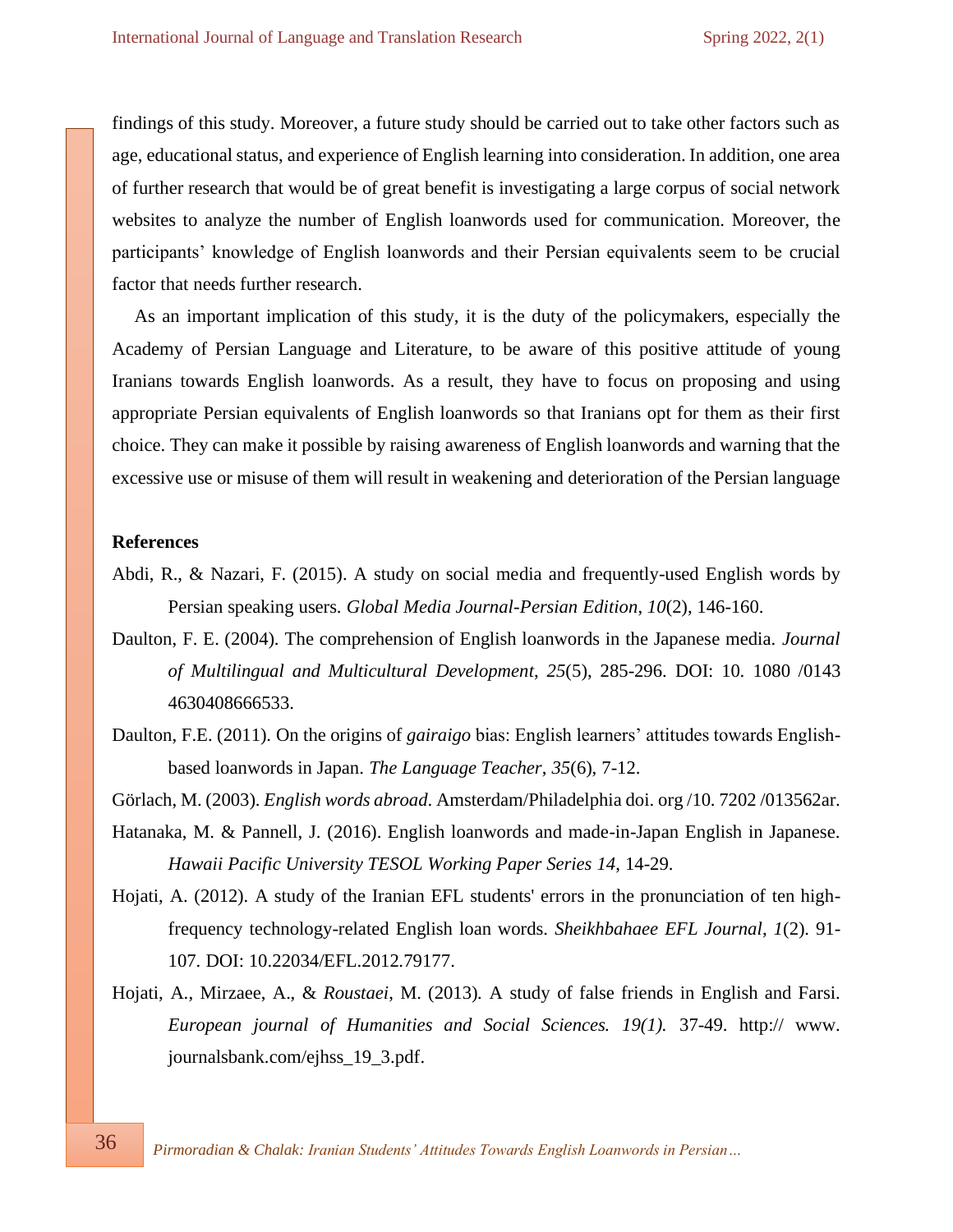- Hoque, M. A., Ali, M. M., Puteh-Behak, F., & Baharun, H. (2021). Lexical borrowings from the English language into Bangla short stories. *Journal of Language and Linguistic Studies, 17*(1), 158-172. doi: 10.52462/jlls.9.
- Hosseini Goodrich, N. (2020). English in Iran. *World Englishes 39,* 482–499. doi: 10.1111/weng.12491.
- Islamic Republic News Agency. (2017). Hoshdar! Zabaan-e Farsi darmaohasereye vajegane biganeh [Warning: The Persian language is surrounded by foreign words]. [http://www.irna.ir/fa/News/82563435.](http://www.irna.ir/fa/News/82563435)
- Kowner, R., & Rosenhouse J. (2008). The hegemony of English and determinants of borrowing from its vocabulary. In J. Rosenhouse & Kowner R. (Eds.), *Globally Speaking: Motives for adopting English vocabulary in other languages*, (pp. 4-18). doi: org /10. 21832 /9781847690524-004.
- Mashhadi Heidar, D., Mollahosseyni M., & Asaee, M. (2017). A study on the frequency of occurrence and usage of Anglicism in the speech of young Iranian telegram Users. *Sociological Studies of Youth*, *7*(25), 43-56.
- Rahimi, M., & Ruzrokh, S. (2016). The impact of teaching lingua franca core on English as a foreign language learners' intelligibility and attitudes towards English pronunciation. *Asian Englishes*, *18*, 141–156. doi.org/10.1080/13488678.2016.1173466.
- Rezaei, S., Khosravizadeh, P., & Mottaghi, Z. (2018). Attitudes toward world Englishes among Iranian English language learners. *Asian Englishes, 21*(1), 52-69. doi.org/10.1080/13488678.2018.1440367.
- Riazi, A. (2005). The four language stages in the history of Iran. In A. M. Y. Lin & P. W. Martin (Eds.), *Decolonisation, globalization: Language-in-education policy and practice* (pp. 98– 114). [doi.org/10.21832/9781853598265-008.](https://doi.org/10.21832/9781853598265-008)
- Rüdiger, S. (2018). Mixed feelings: Attitudes towards English loanwords and their use in South Korea. *Open Linguistics*; *4*, 184–198. doi.org/10.1515/opli-2018-0010.
- Sharifian, F. (2008). Cultural schemas in L1 and L2 compliment responses: A study of Persianspeaking learners of English. *Journal of Politeness Research*, *4*, 55–80. doi.org/10.1515/PR.2008.003.